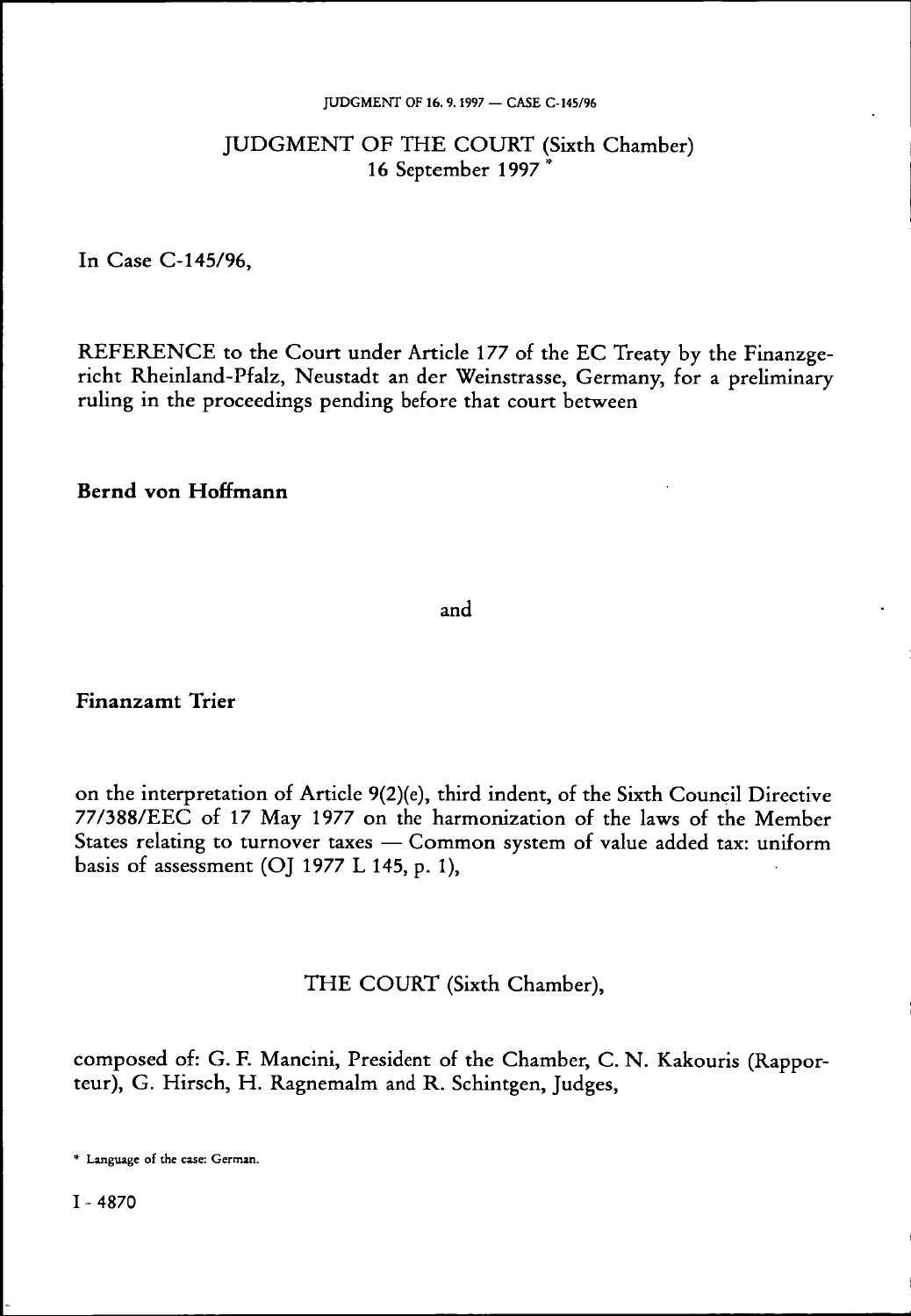### VON HOFFMANN v FINANZAMT TRIER

Advocate General: N. Fennelly, Registrar: H. A. Rühi, Principal Administrator,

after considering the written observations submitted on behalf of:

- Bernd von Hoffmann, by Theo Bomm, Rechtsanwalt, Trier,
- Finanzamt Trier, by Albert Blümling, Leitender Regierungsdirektor, Head of the Finanzamt Trier, acting as Agent,
- the German Government, by Ernst Röder, Ministerialrat in the Federal Ministry of the Economy, and Sabine Maass, Regierungsrätin in the same ministry, acting as Agents, and
- the Commission of the European Communities, by Jörn Sack, Legal Adviser, acting as Agent,

having regard to the Report for the Hearing,

after hearing the oral observations of Professor von Hoffmann, represented by Theo Bomm; of the Finanzamt Trier, represented by Werner Widmann, Leitender Ministerialrat in the Rheinland-Pfalz Ministry of Finance, acting as Agent; of the German Government, represented by Bernd Kloke, Oberregierungsrat in the Federal Ministry of the Economy, acting as Agent; of the United Kingdom Government, represented by J. E. Collins, Assistant Treasury Solicitor, acting as Agent, and Nicholas Paines, Barrister; and of the Commission, represented by Jürgen Grunwald, Legal Adviser, acting as Agent, at the hearing on 25 February 1997,

after hearing the Opinion of the Advocate General at the sitting on 24 April 1997,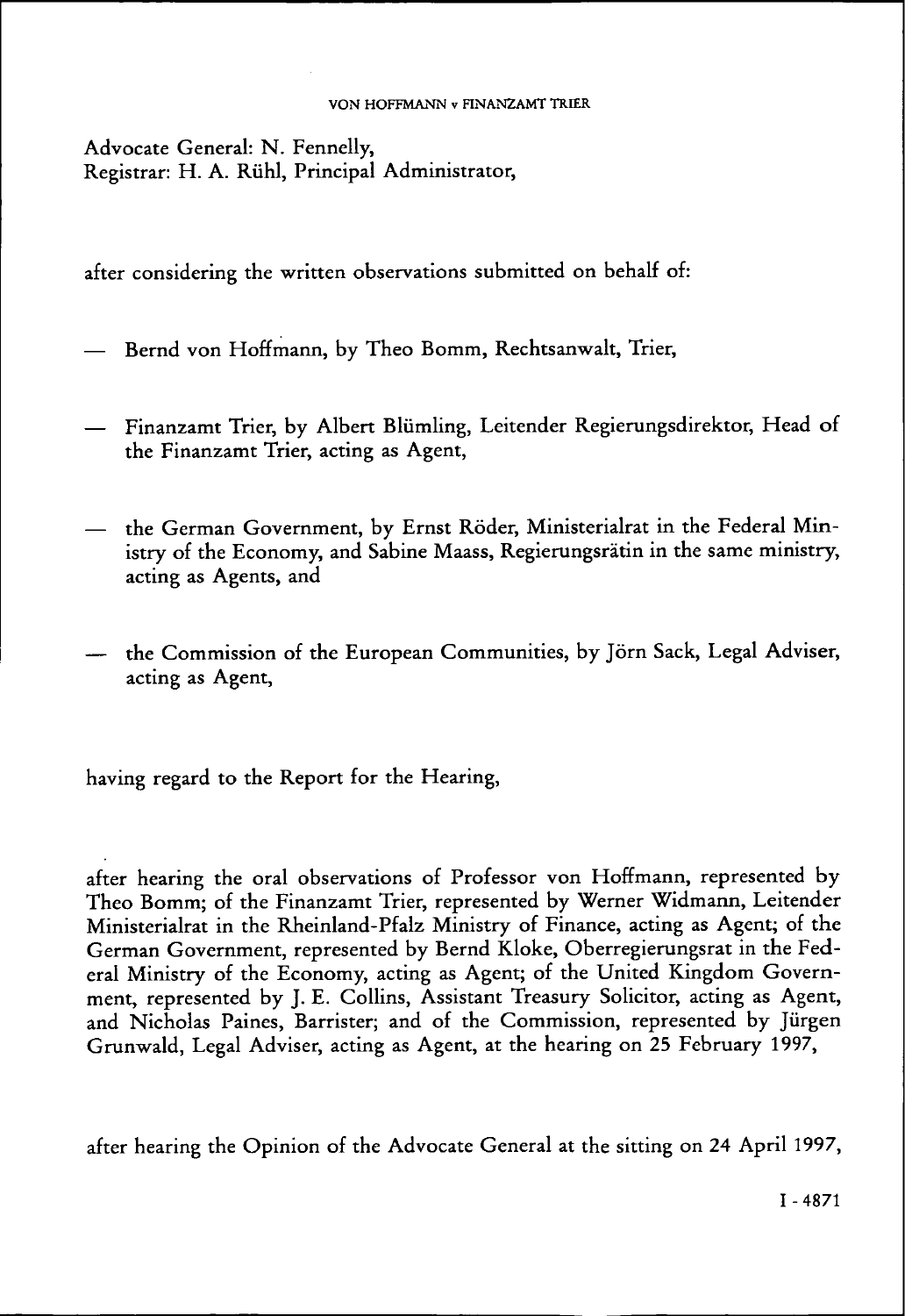gives the following

# **Judgment**

- 1 By order of 15 March 1996, received at the Court on 3 May 1996, the Finanzgericht Rheinland-Pfalz (Financial Court, Rhineland-Palatinate), Neustadt an der Weinstrasse, referred to the Court for a preliminary ruling under Article 177 of the EC Treaty a question on the interpretation of Article 9(2)(e), third indent, of the Sixth Council Directive 77/388/EEC of 17 May 1977 on the harmonization of the laws of the Member States relating to turnover taxes — Common system of value added tax: uniform basis of assessment (OJ 1977 L 145, p. 1, hereinafter 'the Directive').
- 2 That question was raised in proceedings between Professor von Hoffmann and the Finanzamt (Tax Office), Trier, concerning the payment of turnover tax on services as an arbitrator which he provided in France.
- 3 Article 9(1) of the Directive lays down the following general rule:

'The place where a service is supplied shall be deemed to be the place where the supplier has established his business ...'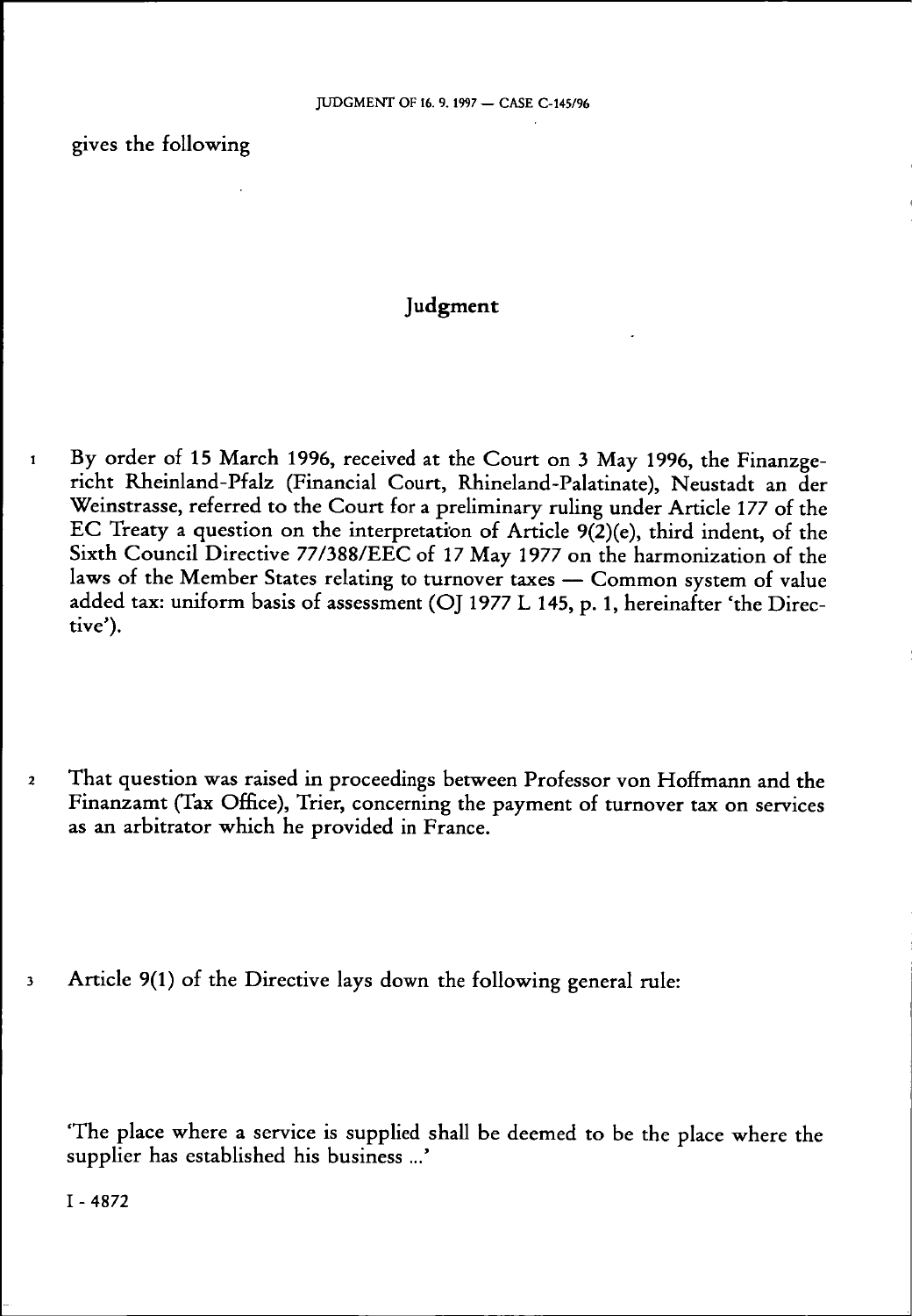### **VON HOFFMANN v FINANZAMT TRIER**

Article  $9(2)(e)$ , third indent, then provides:

 $\ddotsc$ 

'The place where the following services are supplied when performed for customers established outside the Community or for taxable persons established in the Community but not in the same country as the supplier, shall be the place where the customer has established his business or has a fixed establishment to which the service is supplied or, in the absence of such a place, the place where he has his permanent address or usually resides:

- services of consultants, engineers, consultancy bureaux, lawyers, accountants and other similar services, as well as data processing and the supplying of information.'
- 5 In Germany, the Umsatzsteuergesetz (Law on Turnover Tax, hereinafter 'the UstG') contains a Paragraph 3a, the wording of subparagraph 1 of which is analogous to that of Article 9(1) of the Directive.
- 6 Under subparagraphs 3 and 4(3) of Paragraph 3a, read together, as they applied at the material time, services arising out of the activities of lawyers, patent consultants, tax consultants, auditors, experts, engineers and members of supervisory boards, and legal, business and technical advice given by other business operators, are deemed to be supplied, by way of derogation from subparagraph 1, at the place where the recipient carries on business when the recipient is a business operator. If such a service is supplied for a business operator's place of business, that place is to be regarded as the place where the service was supplied. In addition, under subparagraph 2(3)(a) of Paragraph 3a of the UstG, the place where scientific or similar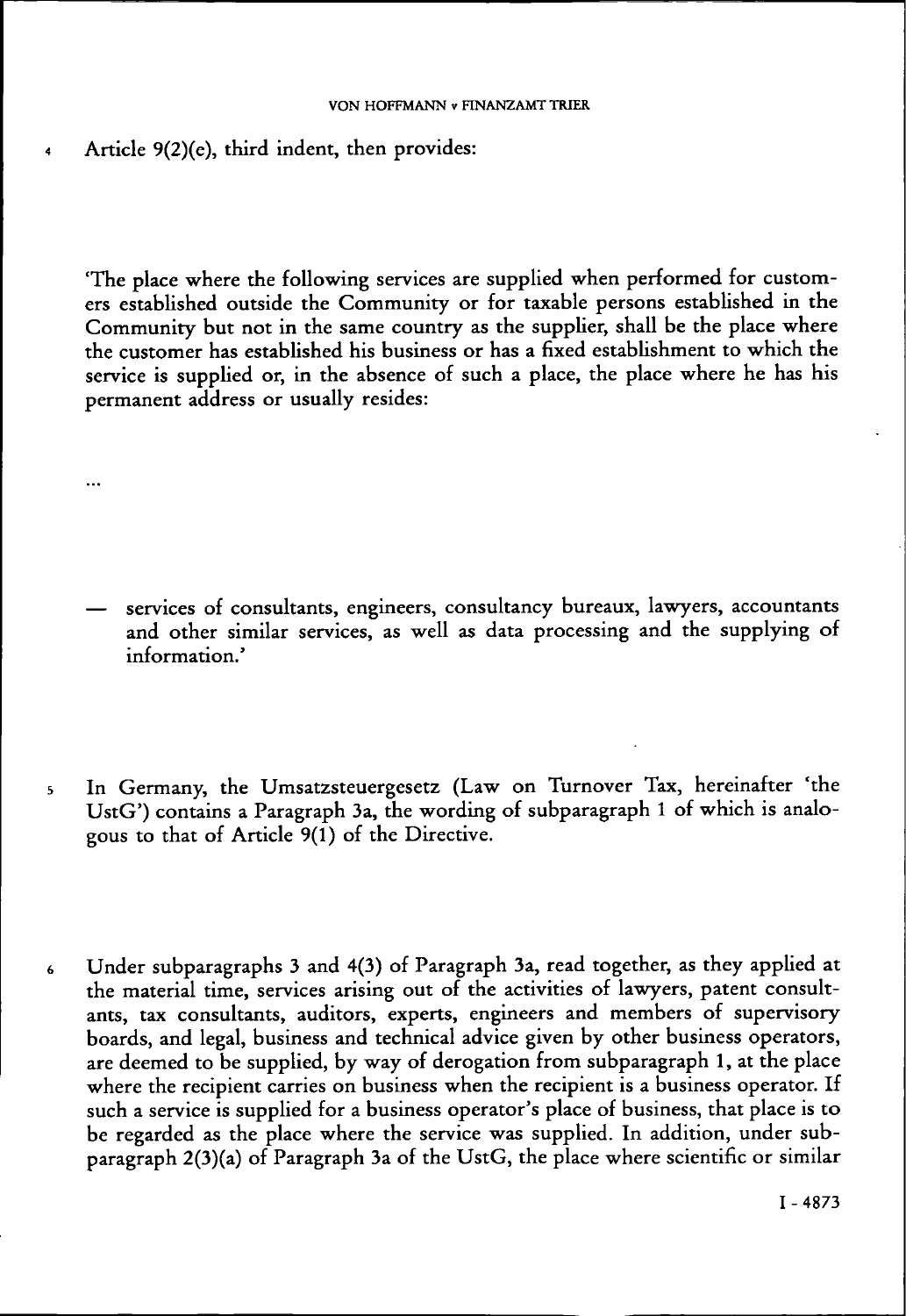services are supplied is the place where the business operator exclusively or essentially carries on business.

- 7 In 1987, 1988 and 1989, according to the case-file, Professor von Hoffmann, who is Professor of Civil Law at the University of Trier, Germany, acted as an arbitrator for the International Chamber of Commerce, based in Paris. Professor von Hoffmann was a member of an international arbitration tribunal settling disputes between undertakings by means of arbitration decisions or drawing up agreed settlements between the parties. The tribunal is composed of three arbitrators and is convened for each individual case. The International Chamber of Commerce determines the amount of the fees and their distribution among the members of the arbitration tribunal. The arbitrators receive their payment through the International Chamber of Commerce.
- s The Finanzamt Trier, the defendant in the main proceedings, charged turnover tax in Germany on the fees received by Professor Hoffmann during the years in issue. The objections lodged by Professor Hoffmann against that charging were rejected as unfounded by decision of 19 July 1994.
- 9 Professor von Hoffmann then brought an action challenging that decision before the Finanzgericht Rheinland-Pfalz.

io The issue between the parties in the proceedings before that court is whether the income received by Professor von Hoffmann from his activities as an arbitrator should be subject to turnover tax in Germany.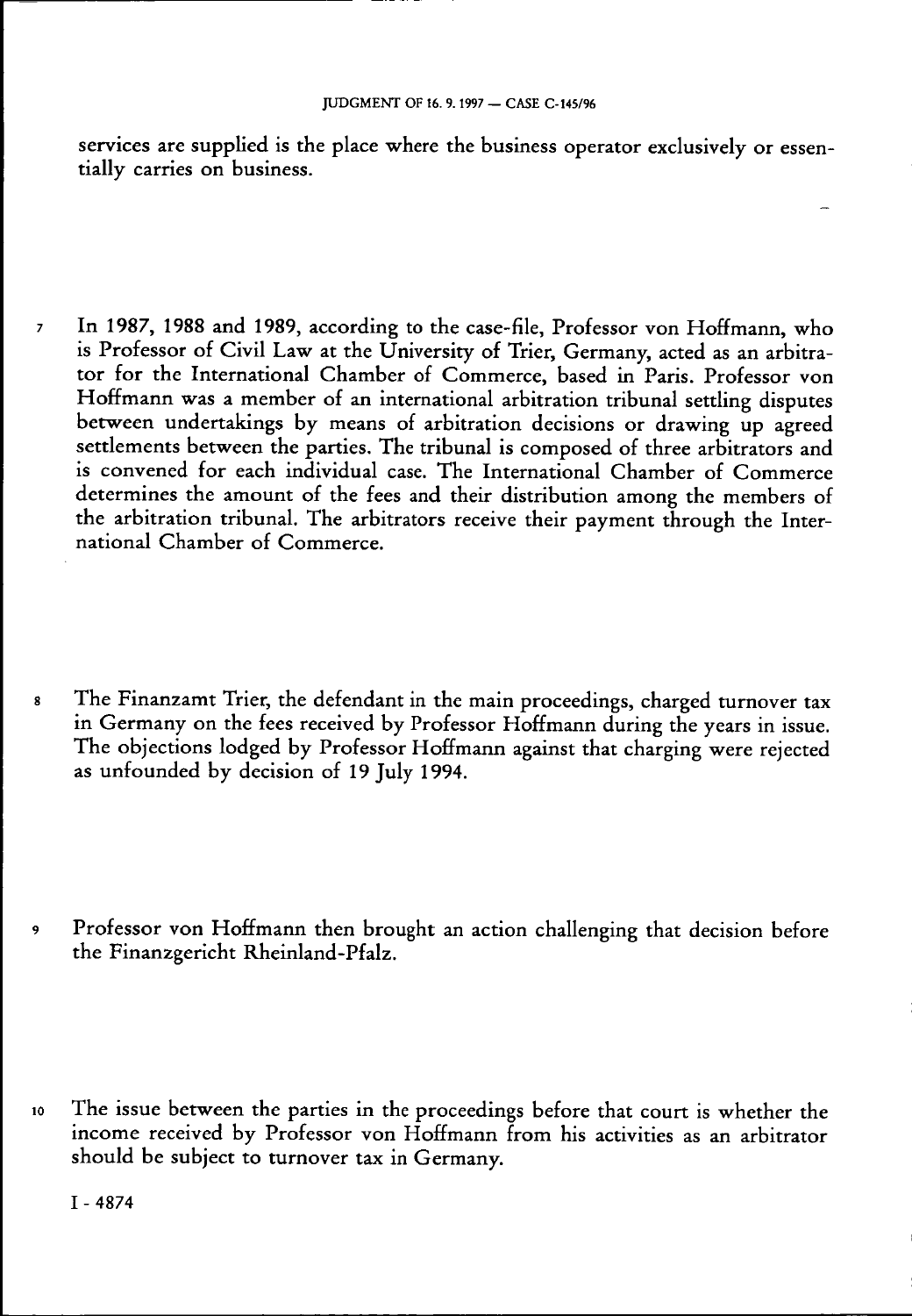- 11 Professor von Hoffmann considers that such income is not taxable under Paragraph 3a(l) of the UstG. In his view, they fall under Paragraph 3a(2)(3)(a) as scientific services or at least as services similar to such.
- 12 The Finanzamt Trier challenges that view and maintains that, since Professor von Hoffmann is a business operator, the place where the services in issue were supplied was in Germany, in accordance with the rule laid down in Paragraph 3a(l) of the UstG.
- 1 3 The Finanzgericht Rheinland-Pfalz finds that the services supplied by Professor von Hoffmann are not scientific or 'similar' services within the meaning of Paragraph  $3a(2)(3)(a)$ . Nor, it holds, is the activity of an arbitrator either that of an expert or lawyer, or legal advice, within the meaning of Paragraph 3a(4)(3). It considers, however, that a different interpretation might be reached under Article 9(2)(e), third indent, of the Directive, in particular as that provision refers also to 'other similar services'.
- $14$  Taking the view that an interpretation of Article 9(2)(e), third indent, of the Directive is necessary in order to resolve the dispute before it, the Finanzgericht Rheinland-Pfalz, stayed proceedings and sought a preliminary ruling by the Court on the following question:

'Is Article 9(2)(e) of Title VI of the Sixth EEC Directive (third group: "services of consultants, engineers, consultancy bureaux, lawyers, accountants and other similar services, as well as data processing and the supplying of information") to be interpreted as including the services of an arbitrator?'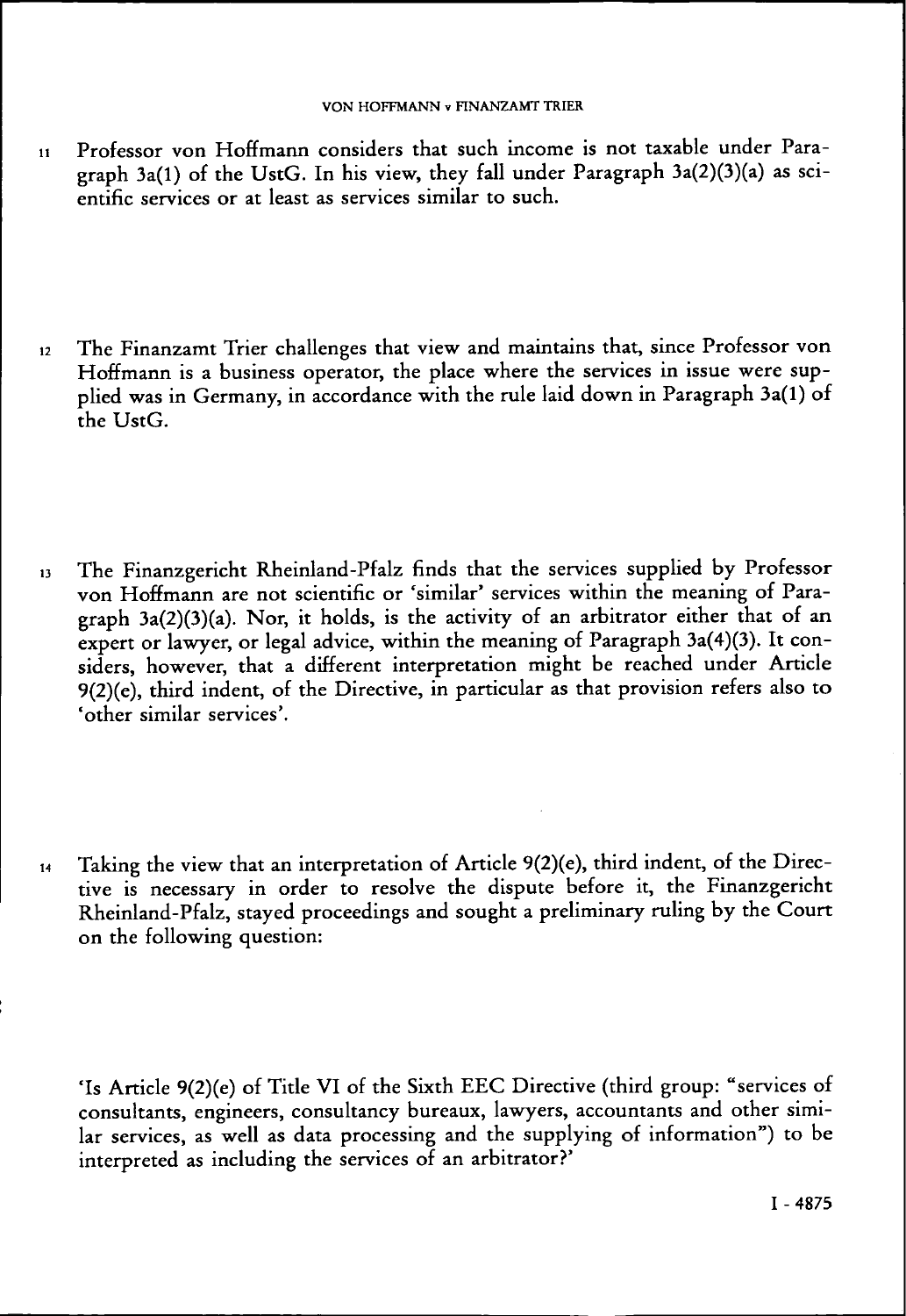is In order to answer that question, it must first be noted that Article 9(2)(e), third indent, of the Directive does not refer to professions, such as those of lawyers, consultants, accountants or engineers, but to services. The Community legislature has used the professions mentioned in that provision as a means of defining the categories of services to which it refers.

i6 The first question which arises, therefore, is whether the services of an arbitrator fall within the category of those principally and habitually carried out as part of the professions listed in Article 9(2)(e), third indent, of the Directive (Case C-167/95 *Linthorst, Pouwels and Scheres* v *Inspecteur der Belastingdienst/ Ondernemingen Roermond* [1997] ECR 1-1195, paragraphs 18, 22 and 25).

iz In particular, the Community definition of a lawyer does not, in view of the range of services principally and habitually provided in the Member States as part of that profession, cover the services of an arbitrator. Whilst arbitrators are in fact often chosen amongst lawyers by reason of their legal knowledge, the services provided by a lawyer are none the less principally and habitually those of representing or defending the interests of a person, whereas the services of an arbitrator are principally and habitually those of settling a dispute between two or more parties, even though this is done on an equitable basis.

is For similar reasons, the services of an arbitrator cannot correspond to those of a consultant, engineer, consultancy bureau or accountant. None of the services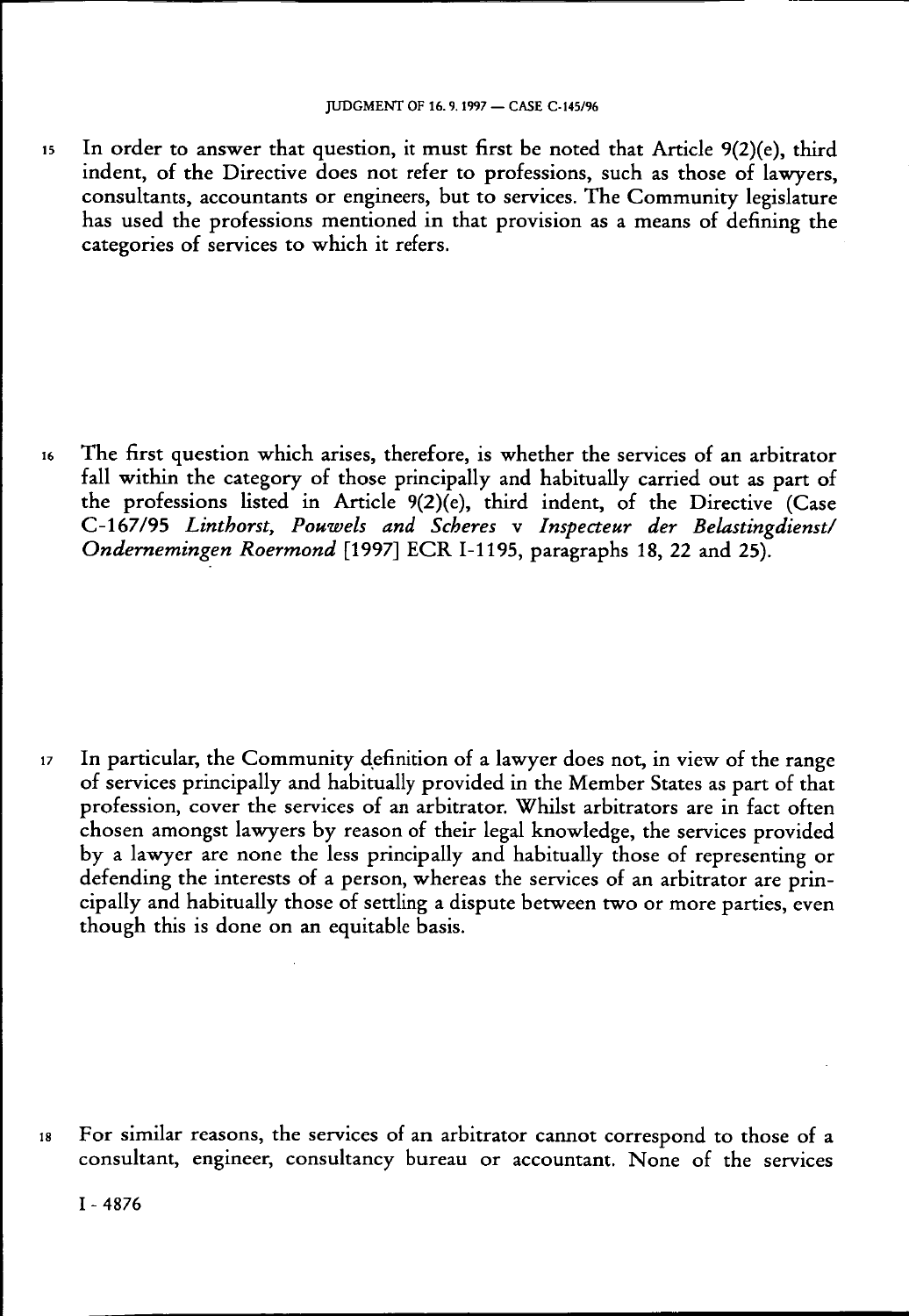principally and habitually provided as part of any of those professions concerns the settling of a dispute between two or more parties.

i9 It remains to be considered whether the services of an arbitrator fall within the 'other similar services' mentioned in Article 9(2)(e), third indent, of the Directive.

20 It is clear from paragraphs 19 to 22 of the judgment in *Linthorst, Pouwels and Scheres* that the expression 'other similar services' does not refer to some common feature of the disparate activities mentioned in Article 9(2)(e), third indent, of the Directive but to services similar to those of each of those activities, viewed separately.

2i A service must be regarded as similar to those of one of the activities mentioned in that provision when they both serve the same purpose.

22 In the context of a lawyer's activities, if negotiation with a view to reaching a settlement — which is the service offered by a lawyer most closely approximating to that offered by an arbitrator — is compared with the settlement of a dispute by an arbitrator, it is clear that the two do not serve the same purpose. Whereas an attempt to reach an agreement by a lawyer taking part in a negotiation is habitually based on expediency and the weighing-up of interests, the settlement of a dispute by an arbitrator is based on considerations of justice or equity.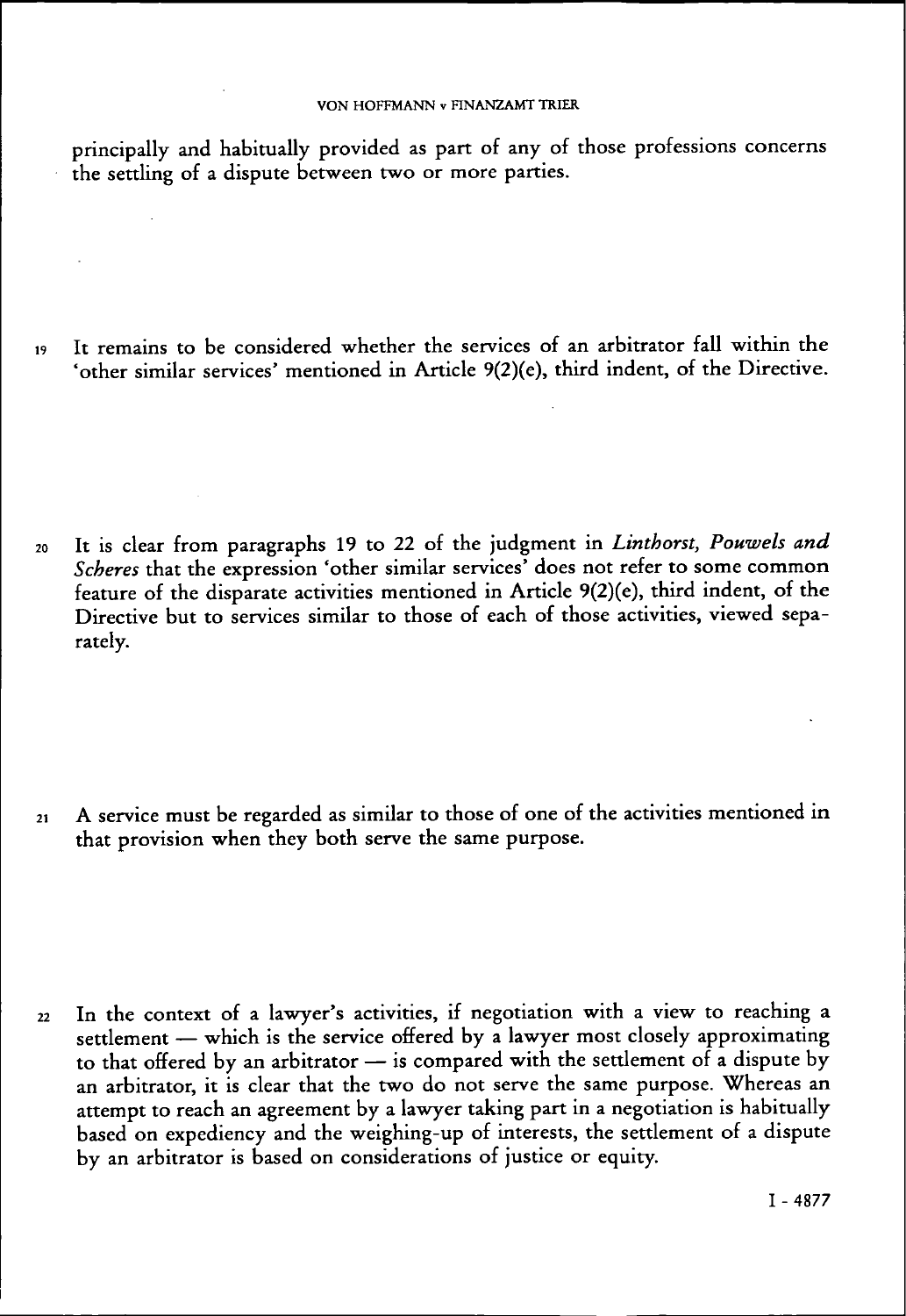23 The services of a lawyer and those of an arbitrator cannot, therefore, be regarded as similar.

24 None of the services of a consultant, engineer, consultancy bureau or accountant serve the purpose described above as being that of the services of an arbitrator.

25 Consequently, the services of an arbitrator cannot be regarded as similar to those of any of those professions.

26 In view of all the foregoing, the answer to the question referred for a preliminary ruling must be that, on a proper construction, Article 9(2)(e), third indent, of the Directive does not refer to the services of a member of an arbitration tribunal.

### **Costs**

27 The costs incurred by the German and United Kingdom Governments and by the Commission of the European Communities, which have submitted observations to the Court, are not recoverable. Since these proceedings are, for the parties to the main proceedings, a step in the action pending before the national court, the decision on costs is a matter for that court.